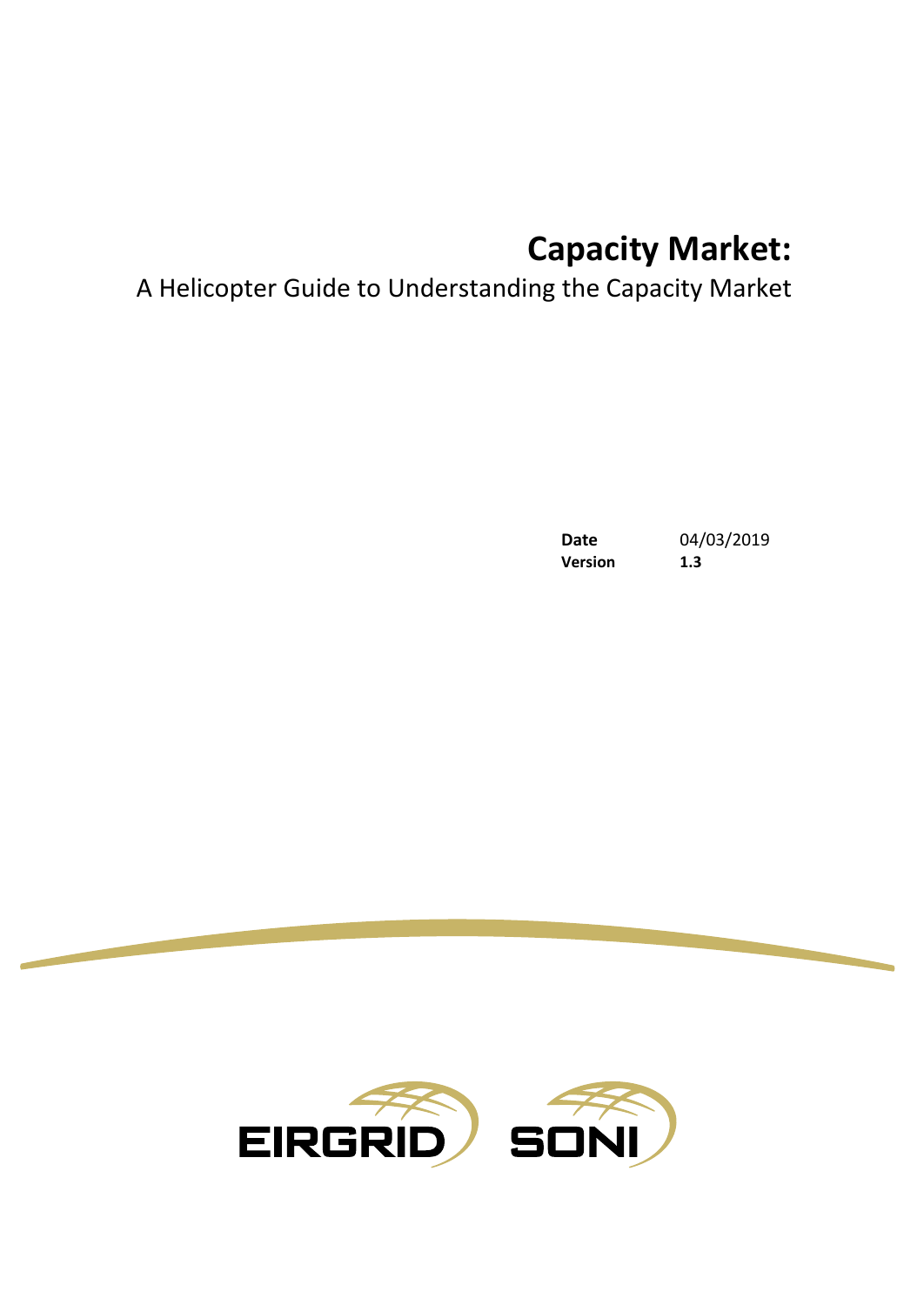

#### Disclaimer

EirGrid plc (EirGrid) and, SONI Limited (SONI) have published this guide in their capacity as System Operators.

EirGrid and SONI have followed accepted industry practice in the collection and analysis of data available. Prior to taking business decisions, interested parties should not rely on the data set out in this guide as a substitute for obtaining separate and independent advice in relation to the matters covered by this guide. Information in this document does not amount to a recommendation or advice in respect of any possible investment. The use of information contained within this guide for any form of decision making is done at the user's own risk. This guide should be read in conjunction with the Capacity Market Code and Trading and Settlement Code including any amendments to these rules.

Whilst every effort is made to provide information that is useful and care has been taken in the preparation of the information, EirGrid and SONI give no warranties or representations, expressed or implied, of any kind, with respect to the contents of this guide, including without limitation, its quality, accuracy and completeness.

EirGrid and SONI and their respective advisers, consultants and other contributors to this guide (or their respective associated companies, businesses, partners, directors, officers or employees) hereby exclude to the fullest extent permitted by law, all and any liability for any errors, omissions, defects or misrepresentations in the information contained in this guide, or for any loss or damage suffered by persons who use or rely on such information (including by reason of negligence, negligent misstatement or otherwise).

#### Copyright Notice

Copyright EirGrid plc 2019, all rights reserved. The entire publication is subject to the laws of copyright. No part of this publication may be reproduced or transmitted in any form or by any means, electronic or manual, including photocopying without the prior written permission of EirGrid plc.

The Oval 160 Shelbourne Road Ballsbridge Dublin 4 D04 FW28 Ireland

#### Capacity Market Contact Details

If you have any questions in relation to this document please contact us using the below details:

| Email Correspondence: | capacitymarket@sem-o.com                                                   |
|-----------------------|----------------------------------------------------------------------------|
| Phone Correspondence: | 1800 726772 (ROI) or 0800 0726772 (NI)<br>+353 (1) 2370584 (International) |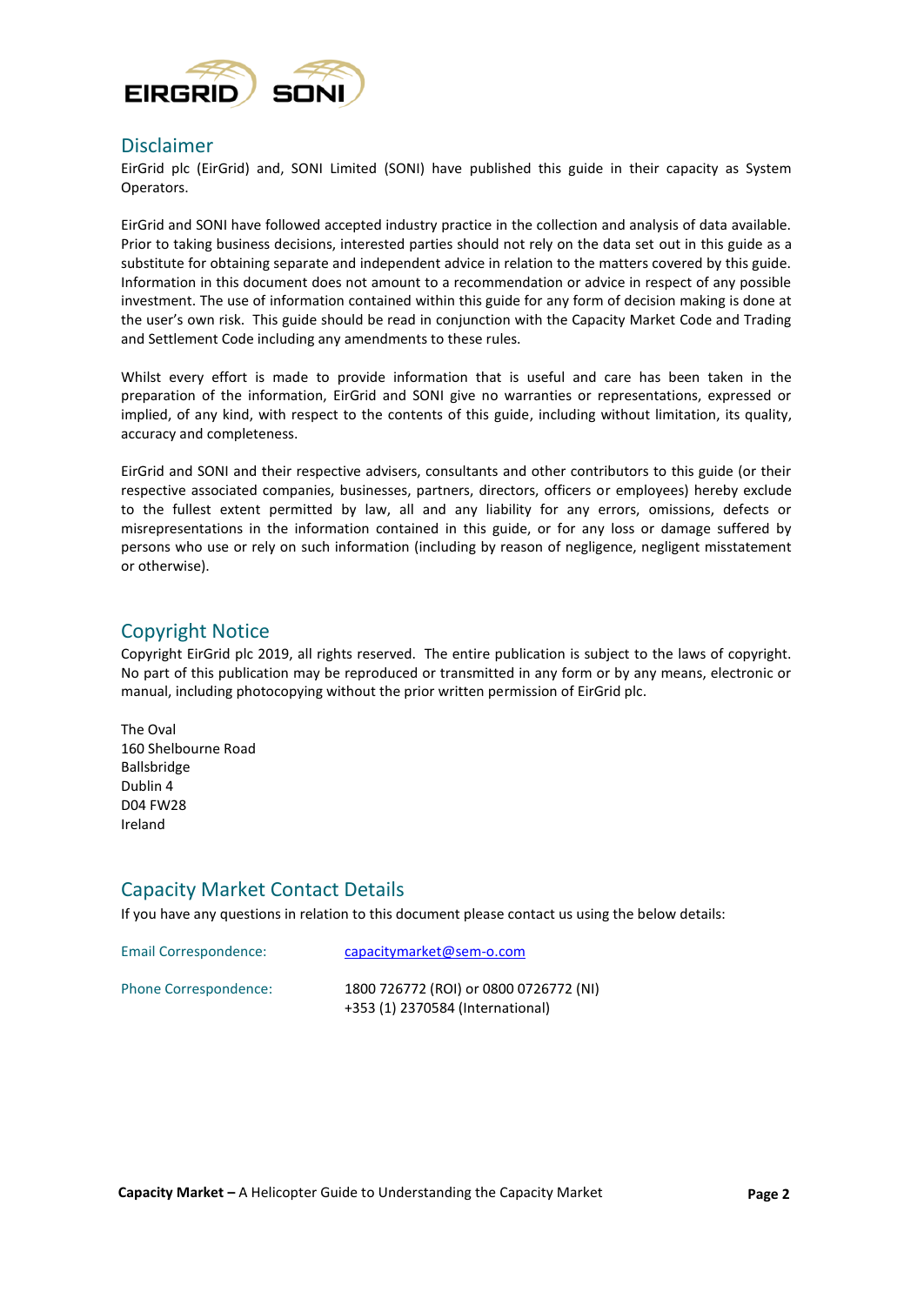

## 1. Purpose of this Document

The purpose of this document is to provide a high-level summary of the Capacity Market (CM) and to deliver a brief understanding of how the CM operates and who can participate in the Capacity Auctions. The comprehensive requirements and details of the Capacity Market are set out in the Capacity Market Code (CMC).

# 2. The Capacity Market

In the previous SEM, capacity providers received payment for being available to generate electricity when required by the system. This was known as the Capacity Payment Mechanism (CPM). In the new I-SEM, which commenced on  $1<sup>st</sup>$  of October 2018, the administratively determined CPM is being replaced with a competitively determined Capacity Market. Much like

**"…capacity providers will only receive payments if they are successful in a Capacity Auction."**

the current process, the new CM will ensure that electricity generation in Ireland and Northern Ireland along with Interconnector capacity is sufficient to reliably meet demand, but in a more efficient manner. Unlike the CPM, capacity providers will only receive payments if they are successful in a Capacity Auction. The first such Auction, which covers a period from Market Cutover Time to 30<sup>th</sup> September 2019, was held in December 2017.

Capacity providers (including Demand Side Units) and Interconnectors that are "Awarded Capacity" in the Capacity Auction will be paid a per MW rate for the capacity they successfully sold to the market within the Auction. Payments from the Auction can then assist with funding existing and future generation capacity and capacity investment.

In return, generators with Awarded Capacity in the Auction have an obligation to make difference payments to Suppliers, where energy market prices exceed the Strike Price. The difference payments are calculated against the Reference Price for the market in which the generator sold the energy – whether within the Day Ahead Market (DAM), Intra-Day Market (IDM) or the Balancing Market (BM). If the capacity is not made available to the market at times of high energy prices, then generators with Awarded Capacity will not earn revenue to cover these difference payments and the Reference Price will be derived from the Balancing Market. This feature encourages Awarded Capacity to be available at times of system stress.

The ultimate objective of the CM is to ensure that there is sufficient supply to meet demand within set security standards, even during times when the system is operating under stress.

#### 3. How Does It Work?

#### 3.1. The Auction

The Capacity Auctions will take place for a period of one Capacity Year which will commence at the start of the trading day on  $1<sup>st</sup>$  of October and finish at the end of the trading day on 30<sup>th</sup> September of the following year. In the long term, Capacity Auctions will be held four years (T-4) before a Capacity Year with additional Auctions for incremental capacity held closer to the Capacity Year, e.g. in the year prior to the Capacity Year start (T-1). For the years prior to that Capacity Year, only T-1 Auctions are being held for each Capacity Year.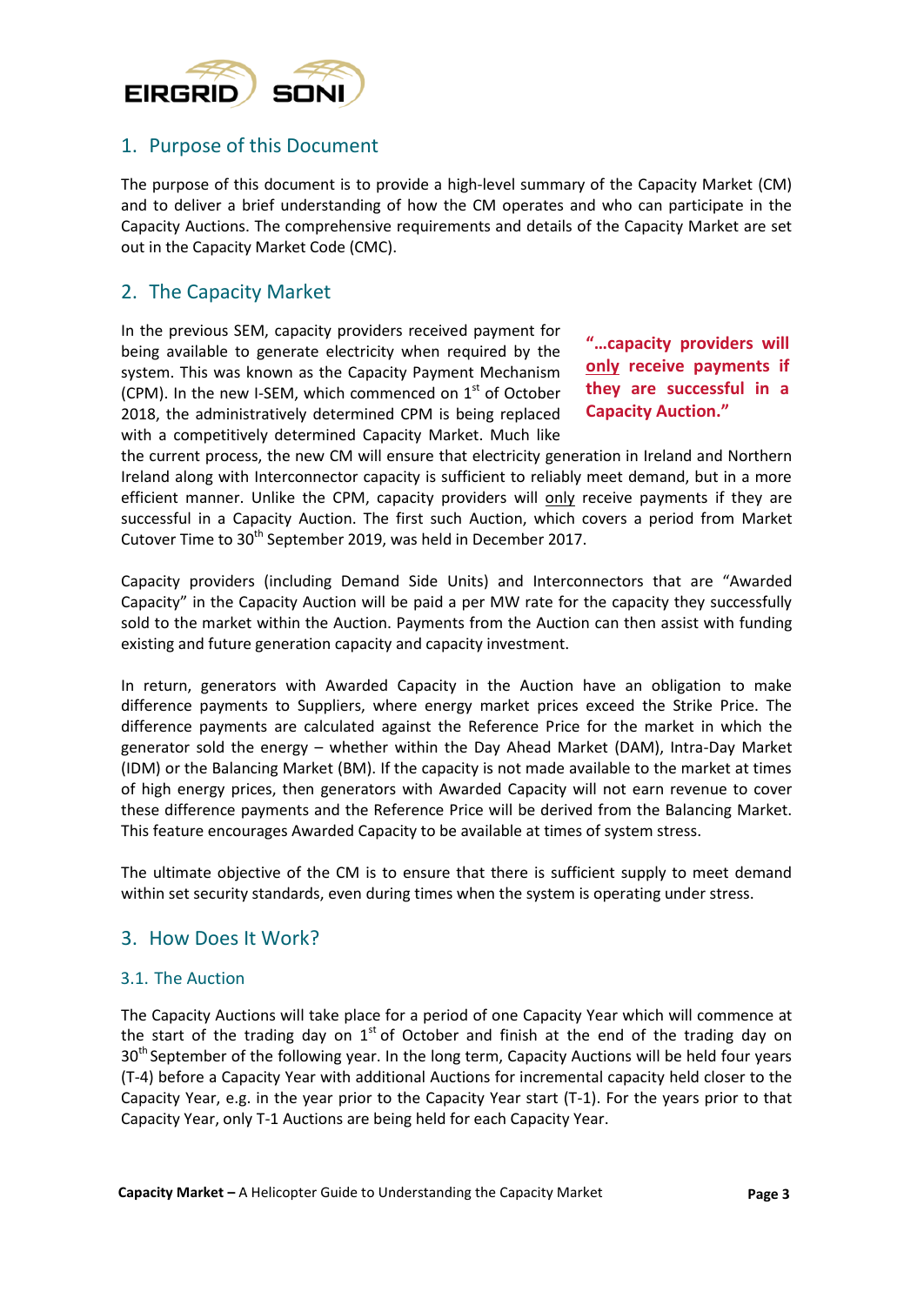

The timelines for each Auction are developed by the System Operators (SOs) and approved by the Regulatory Authorities (RAs). The Auction Timetable takes various processes and parameters into account such as qualification timeframes, publishing of Provisional and Final Qualification Results, running the Auction and post-Auction processes and results. Participants will be notified of the set timings for each Auction when confirmed by RAs and published by the SOs via the Initial and Final Auction Information Packs.

Participants that have qualified for an Auction will submit Capacity Auction offers via the Capacity Market Platform (CMP) which implements the functionality of the Capacity Market in line with the Capacity Market Code (CMC). The Auction schedules capacity against a Demand Curve set by the RAs. Capacity awarded this way will receive an Auction Clearing Price. In addition, Locational Capacity Constraints are imposed to ensure that sufficient capacity is procured in certain regions where there are transmission limitations. Any additional capacity awarded to satisfy these limits will be paid based on offered price.

#### 3.2. Settlement of the Capacity Market

The revenue to fund Awarded Capacity is recovered from suppliers, through a capacity charge. In return, the suppliers are hedged against high energy prices. When energy prices exceed a "Strike Price", the market pays suppliers the difference between the energy price and the Strike Price. For example, if the Strike Price is €500/MWh, and the energy price is €600/MWh, the supplier is charged €600/MWh in the first instance but is

**"The revenue to fund Awarded Capacity is recovered from suppliers, through a capacity charge. In return, the suppliers are hedged against high energy prices."**

credited back  $\epsilon$ 100/MWh by the market. This means that the effective price that suppliers covered by this hedge pay is capped at the Strike Price. The Strike Price is updated monthly based on a formula that considers prices of fuels, unit efficiency and Demand Side Unit (DSU) running costs.

Those Participants holding Awarded Capacity fund this hedge. If operating at times of high price they receive the high energy price, but must pay money back to the market, called "Difference Charges" on their Awarded Capacity. The Difference Charge applies when a "Reference Price" exceeds the Strike Price. The Reference Price is a derived price that reflects the price at which the capacity provider traded in the Day Ahead Market (DAM), Intra-Day Market (IDM) and Balancing Market (BM). For Interconnectors the Difference Charges are based on availability rather than delivered energy. Using the example above, a generator with Awarded Capacity that sells that energy into the Balancing Market might earn €600/MWh but must pay €100/MWh back to the market on its Awarded Capacity to fund the hedge for suppliers. The generator's price is effectively capped at the Strike Price if generating. If the generator was not generating, then it would earn nothing in the energy market but would still have to pay the €100/MWh back to the market on its full Awarded Capacity.

Those with Awarded Capacity are most likely to be exposed to Difference Charges if they fail to deliver capacity during periods of peak demand, though they could be exposed at other times. They therefore have a strong incentive to be available at times that the Reference Price might go above the Strike Price because they must pay capacity Difference Charges whether they are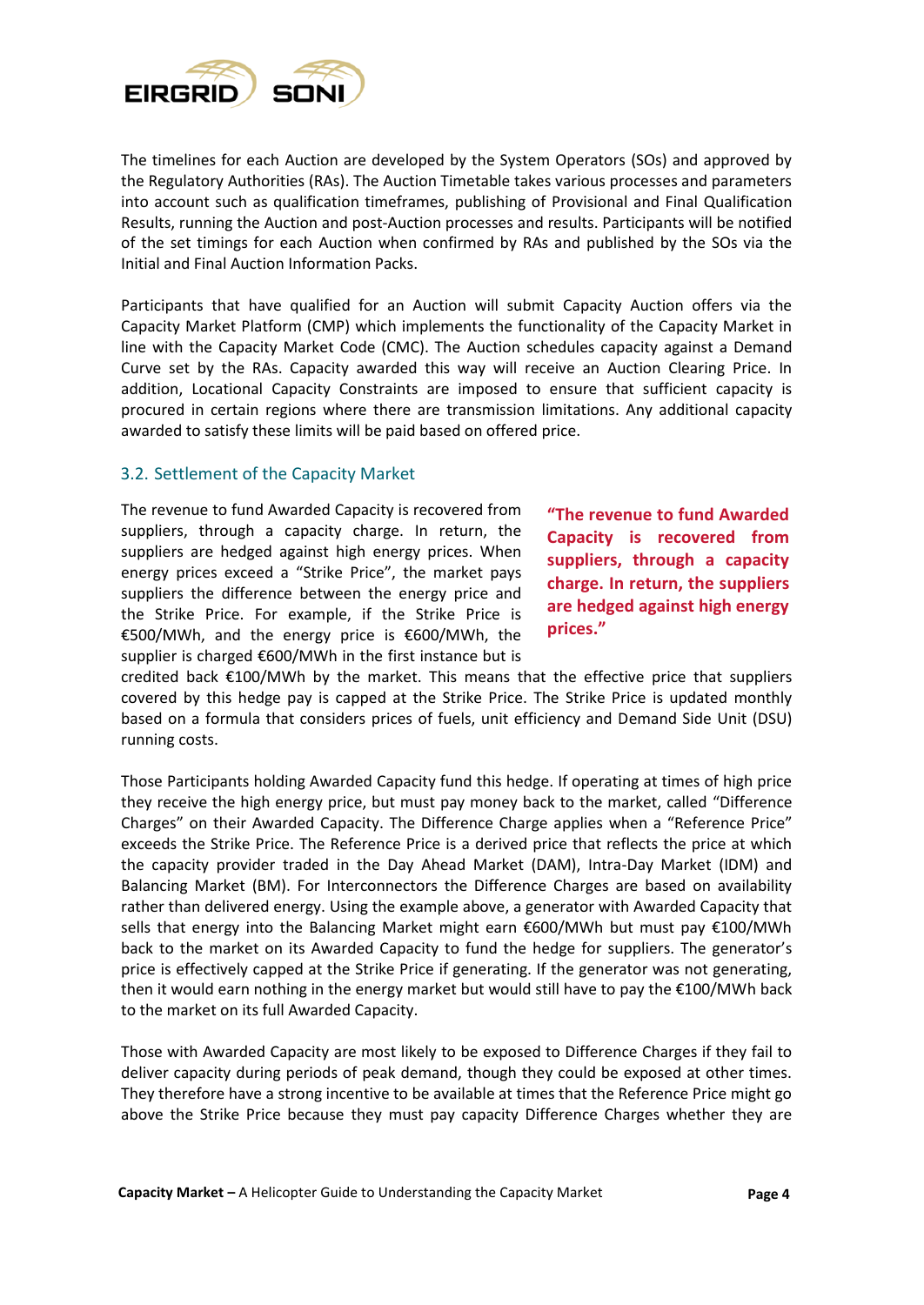

selling energy or ancillary services or not. The market design includes stop loss limits (that are published in the Final Auction Information Pack for the relevant Capacity Auction) which place an upper limit on how much capacity providers must pay back to the market within a billing period or over the Capacity Year.

At times of low demand, there is more capacity available to the system than is required, and the hedging needs of suppliers are reduced. This frees up capacity so that one capacity provider can use its capacity to offset the obligations of a second provider while that second provider's capacity unit undergoes maintenance. The trade of Awarded Capacity reduces the obligations on the second provider allowing it to avoid exposure to Difference Charges. This provides an opportunity for generator units or Interconnectors with Awarded Capacity to undergo an outage for maintenance etc.

#### 4. Who Can and Who Must Participate?

Participation is limited to current and future capacity providers on the island of Ireland, including Interconnectors that connect to the Ireland and Northern Ireland Systems. All existing Dispatchable Generators with a capacity above the De Minimis Threshold of 10 MW and all Interconnectors must apply to be qualified to participate in each Capacity Auction. Non-Dispatchable Generators, Dispatchable Generators with a capacity below the De Minimis Threshold, proposed new but not commissioned Dispatchable

**"All existing Dispatchable Generators with a capacity above the De Minimis Threshold of 10 MW and all Interconnectors must apply to be qualified to participate in each Capacity Auction."**

Generators with a capacity above the De Minimis Threshold, and Variable Generator units are not required to register or qualify in the Capacity Market but may do so voluntarily. Wind and solar generators fall under the Variable Generators category and are not required to register or qualify, but must do so if they wish to earn capacity remuneration.

New Capacity, which refers to capacity yet to be commissioned, must hold a Connection Offer before commencing the qualification process. Capacity yet to be commissioned could include new units or additional capacity for existing units. Full requirements are comprehensively detailed in the CMC.

If a participant is registered under the CMC, but fails to qualify a unit when qualification is mandatory, then that unit will be qualified via the Alternative Qualification Process based on data held by the System Operators.

#### 5. Qualified Capacity

Qualification determines the De-Rated capacity of a unit. De-Rating is a process of reducing the available capacity to a level that reflects the expected capability of that unit to meet the system capacity requirement. The De-Rating Factor accounts for outages (both planned and unplanned), as well as limitations to operation, such as wind units that are dependent on wind energy in order to generate, and their marginal impact on meeting the Capacity Requirement.

De-rating Factors differ with technology class and unit size. The Regulatory Authorities set De-Rating Factors which are to be used within applications for qualification to determine which De-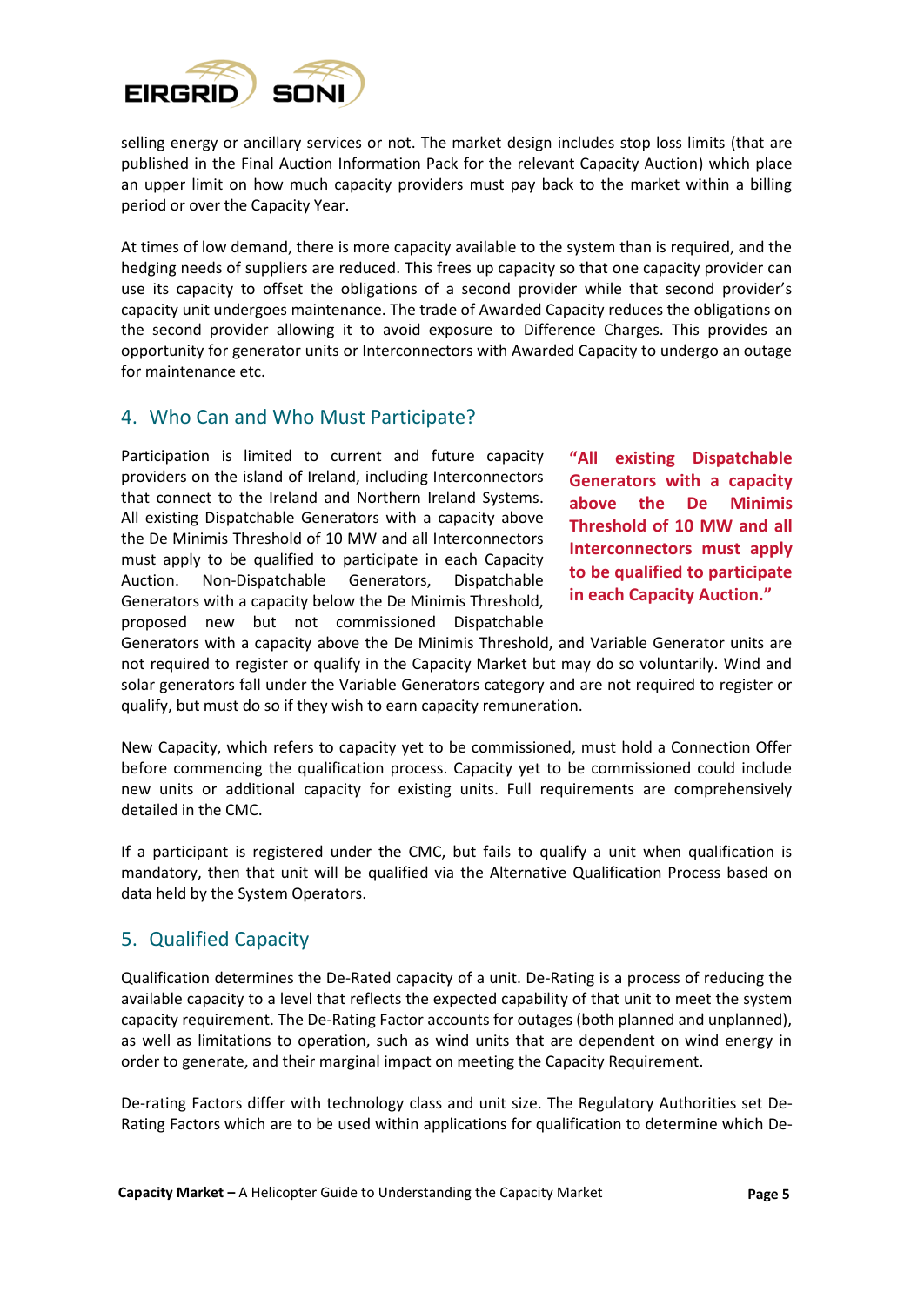

Rating Factor should be applied. The approved De-Rating Factors are set out in the Initial Auction Information Pack published for each Capacity Auction. These factors are applied to the "Initial Capacity" of a unit. For an existing generator the Initial Capacity is normally the lesser of the Registered Capacity or Firm Offer Requirement of that unit. Therefore, for an existing generator, the De-Rated capacity is normally the product of its Initial Capacity multiplied by the appropriate technology class De-Rating Factor. This is further explained in "The Quick Guide to Understanding Qualification" and in Section C and Section E.8 of the Capacity Market Code.

The qualification process will use the De-Rating Factor when assessing the value of capacity seeking qualification.

The qualification process assesses information on physical units which are referred to as Candidate Units (CUs). CUs can apply to become a Combined Candidate Unit (CCU) under certain conditions, please see CMC for further details. Units that qualify for the CM will then be known as a Capacity Market Unit (CMU). Each Interconnector and, typically, each generator will be represented as one CMU.

Generators below the De Minimis Threshold (10 MW) and Variable Generator units may request to become an Aggregated Generator Unit under a single CMU. The CMU must be registered to the same participant as the Generator Unit or Interconnector.

The qualification process sets a maximum quantity that can be offered into a Capacity Auction. In respect of existing capacity only, the lesser of this capacity and a De-Rated measure of the firm network access that the Capacity Market Unit has must be offered into the Auction. If it is not offered then the Auction process will create an offer at the maximum allowed price for that unit.

#### 6. How To Register

Details on the Registration process, Registration and Qualification Forms, along with the appropriate Guides are available [here.](http://lg.sem-o.com/ISEM/Pages/CapacityMarket.aspx)

#### 7. FAQs

A [Frequently Asked Questions -](http://www.sem-o.com/documents/general-publications/Capacity-Auction-FAQ.pdf) Working Document was published in June 2018. An updated document will be uploaded to the website in advance of each Auction.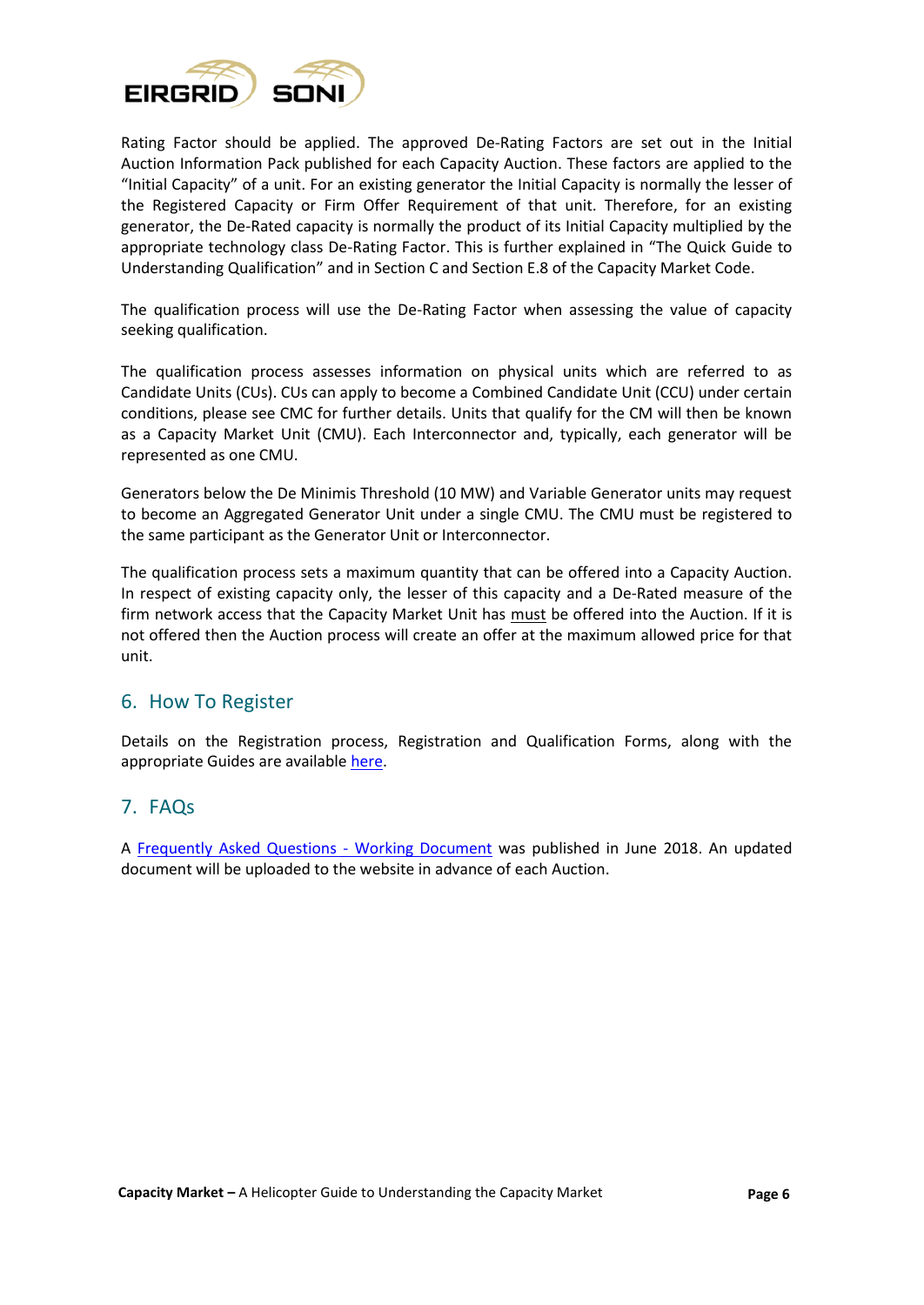

## 8. Supporting Documentation

This document should be read in conjunction with the following publications:

- Initial Auction Information Packs (published in advance of each relevant Auctio[n here\)](http://www.sem-o.com/publications/general-publications/index.xml?market=1511172710-0)
- [Final Auction Information Packs](http://www.sem-o.com/ISEM/General/Final%20Auction%20Information%20Pack%20v1.0.pdf) (published in advance of each relevant Auction [here\)](http://www.sem-o.com/publications/general-publications/index.xml?market=1511172710-0)
- Capacity Market Registration Guides included in the Registration & Qualification Forms are available [here.](http://lg.sem-o.com/ISEM/Pages/CapacityMarket.aspx)
- [Capacity Market: The Quick Guide to Understanding Qualification](http://www.sem-o.com/documents/general-publications/Capacity-Market-The-Quick-Guide-to-Understanding-Qualification.pdf)
- [Capacity Market: A Helicopter Guide for the Capacity Auction](http://www.sem-o.com/documents/general-publications/Capacity-Market-A-Helicopter-Guide-for-the-Capacity-Auction.pdf)
- [The Capacity Market Code \(CMC\)](https://www.semcommittee.com/sites/semcommittee.com/files/media-files/SEM-17-033a%20Capacity%20Market%20Code%20%28Final%20Publication%20Version%29.pdf)
- [Agreed Procedures:](https://www.semcommittee.com/publication/publication-i-sem-crm-capacity-market-code-decision)
	- o [CMC Agreed Procedure 1](https://www.semcommittee.com/sites/semcommittee.com/files/media-files/SEM-17-033c%20CMC%20Agreed%20Procedure%201-%20Registration_0.pdf)  Registration
	- o [CMC Agreed Procedure 2](https://www.semcommittee.com/sites/semcommittee.com/files/media-files/SEM-17-033d%20CMC%20Agreed%20Procedure%202%20-%20Default%20and%20Suspension.pdf)  Default and Suspension
	- o CMC Agreed Procedure 3 [Qualification and Auction Process](https://www.semcommittee.com/sites/semcommittee.com/files/media-files/SEM-17-033e%20CMC%20Agreed%20Procedure%203%20-%20Qualification%20and%20Auction%20Process.pdf)
	- o CMC Agreed Procedure 4 [Communication Channel Qualification](https://www.semcommittee.com/sites/semcommittee.com/files/media-files/SEM-17-033f%20CMC%20Agreed%20Procedure%204%20-%20Communication%20Channel%20Qualification.pdf)
	- o CMC Agreed Procedure 5 [System Operation, Testing, Upgrading and Support](https://www.semcommittee.com/sites/semcommittee.com/files/media-files/SEM-17-033g%20CMC%20Agreed%20Procedure%205%20-%20System%20Operation%2C%20Testing%2C%20Upgrading%20and%20Support.pdf)
	- o CMC Agreed Procedure 6 [System and Communication Failures](https://www.semcommittee.com/sites/semcommittee.com/files/media-files/SEM-17-033h%20CMC%20Agreed%20Procedure%206%20%20-%20System%20and%20Communication%20Failures.pdf)

The Capacity Market is governed by the Capacity Market Code (CMC). Please refer to the CMC as well as the Agreed Procedure documents for comprehensive Code items, definitions and procedure details.

The Registration Guides provide a point of reference for completing the Registration and Qualification processes.

The Initial and Final Auction Information Packs are also an essential point of reference as they outline values and parameters set for each individual Capacity Auction.

Approved Capacity Auction Timetables are published in advance of each Capacity Auction and can be viewed on the SEMO website – [here.](http://www.sem-o.com/publications/general-publications/index.xml?market=1511172710-0)